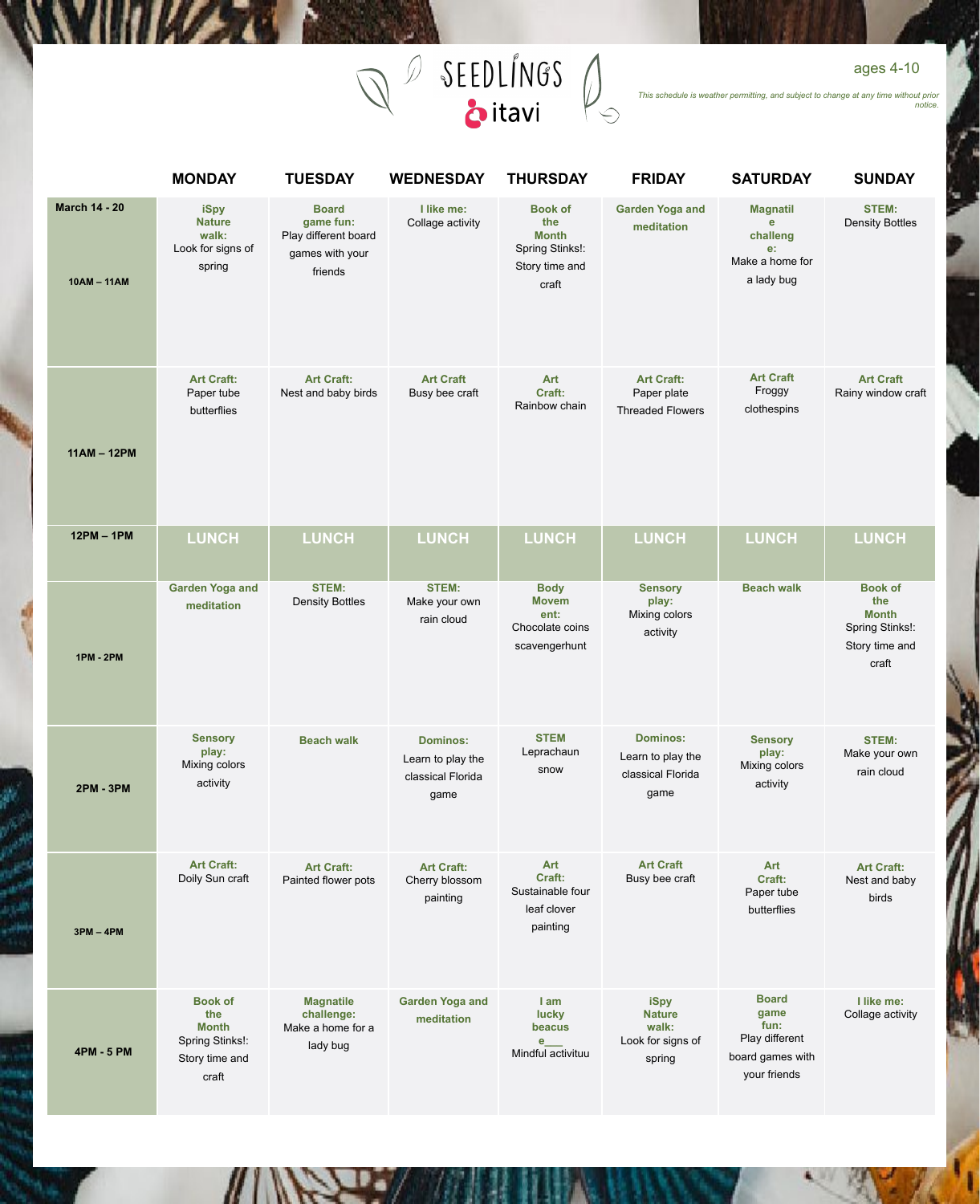

*This schedule is weather permitting, and subject to change at any time without prior notice.*

|                          | <b>MONDAY</b>                                                                                                                                                                         | <b>TUESDAY</b>                                                                  | <b>WEDNESDAY</b>                                                  | <b>THURSDAY</b>                                                                    | <b>FRIDAY</b>                                                | <b>SATURDAY</b>                                                   | <b>SUNDAY</b>                                                                                |
|--------------------------|---------------------------------------------------------------------------------------------------------------------------------------------------------------------------------------|---------------------------------------------------------------------------------|-------------------------------------------------------------------|------------------------------------------------------------------------------------|--------------------------------------------------------------|-------------------------------------------------------------------|----------------------------------------------------------------------------------------------|
| March 21-27<br>10AM-11AM | <b>Magnatile</b><br>challenge:<br>Make a home for a<br>lady bug                                                                                                                       | <b>Board</b><br>game fun:<br>Play different board<br>games with your<br>friends | <b>Garden Yoga and</b><br>meditation                              | iSpy<br><b>Nature</b><br>walk:<br>Look for signs of<br>spring                      | I like<br>me:<br>Collage activity                            | <b>STEM:</b><br><b>Density Bottles</b>                            | <b>Book of</b><br>the<br><b>Month</b><br>Spring Stinks!:<br>Story time and<br>craft          |
| $11AM - 12PM$            | <b>Art Craft:</b><br>Plant & Paint:<br>Plant a seed &<br>explore the fruit it<br>will become when it<br>sprouts. Leave the<br>seed as a gift for<br>seedlings or take it<br>with you! | <b>Art Craft:</b><br>Doily Sun craft                                            | <b>Art Craft</b><br>Busy bee craft                                | <b>Art Craft:</b><br>Nest and baby birds                                           | Art<br><b>Craft</b><br>Rainy window<br>craft                 | <b>Art Craft:</b><br>Painted flower pots                          | <b>Art Craft</b><br>Froggy<br>clothespins                                                    |
| $12PM - 1PM$             | <b>LUNCH</b>                                                                                                                                                                          | <b>LUNCH</b>                                                                    | <b>LUNCH</b>                                                      | <b>LUNCH</b>                                                                       | <b>LUNCH</b>                                                 | <b>LUNCH</b>                                                      | <b>LUNCH</b>                                                                                 |
| <b>1PM - 2PM</b>         | <b>Book of</b><br>the Month<br>Spring Stinks!: Story<br>time and craft                                                                                                                | <b>STEM:</b><br><b>Density Bottles</b>                                          | <b>STEM:</b><br>Make your own<br>rain cloud                       | <b>Board</b><br>game fun:<br>Play different board<br>games with your<br>friends    | <b>Sensory</b><br>play:<br>Mixing colors<br>activity         | <b>Dominos:</b><br>Learn to play the<br>classical Florida<br>game | <b>Garden Yoga</b><br>and meditation                                                         |
| <b>2PM - 3PM</b>         | I like me:<br>Parts of a plant:<br>explore different<br>types of succulents<br>and the different<br>parts that make it<br>unique                                                      | <b>Sensory</b><br>play:<br>Mixing colors<br>activity                            | <b>Beach walk</b>                                                 | Salsa musical<br>chairs:<br>Play the classic<br>game with a South<br>Florida twist | Art<br>Craft:<br>Sustainable four<br>leaf clover<br>painting | <b>STEM:</b><br>Make your own rain<br>cloud                       | <b>Salsa musical</b><br>chairs:<br>Play the classic<br>game with a<br>South Florida<br>twist |
| $3PM - 4PM$              | <b>Art Craft:</b><br>Create your own<br>flowers craft                                                                                                                                 | <b>Art Craft</b><br>Busy bee craft                                              | <b>Art Craft</b><br>Rainy window<br>craft                         | <b>Art Craft:</b><br>Cherry blossom<br>painting                                    | Art<br>Craft:<br>Paper plate<br>Threaded<br><b>Flowers</b>   | <b>Art Craft:</b><br>Paper tube<br>butterflies                    | <b>Art</b><br>Craft:<br>Doily Sun craft                                                      |
| <b>4PM - 5 PM</b>        | iSpy<br><b>Nature</b><br>walk:<br>Look for signs of<br>spring                                                                                                                         | <b>Garden Yoga and</b><br>meditation                                            | <b>Dominos:</b><br>Learn to play the<br>classical Florida<br>game | <b>Book of</b><br>the Month<br>Spring Stinks!: Story<br>time and craft             | <b>Beach walk</b>                                            | <b>Magnatile</b><br>challenge:<br>Make a home for a<br>lady bug   | <b>STEM:</b><br><b>Density Bottles</b>                                                       |

## ages 4-10